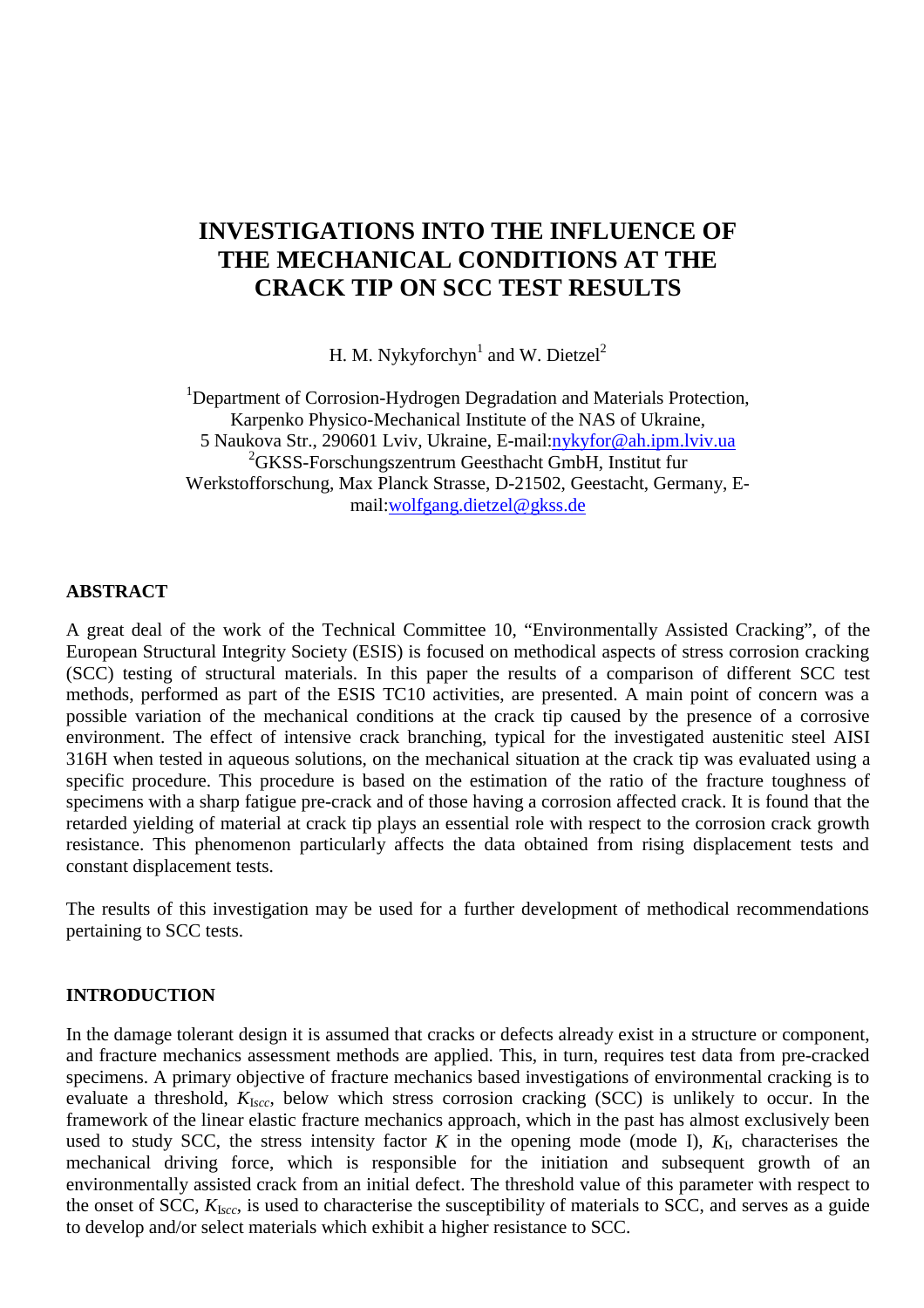Guidance for SCC tests which are aimed at determining  $K_{I<sub>SCC</sub>}$  can be found in the international standard ISO 7539 - Part 6 [1], the identical British Standard 6980 [2], and the ASTM standard E 1681-95 [3]. In the former Soviet Union the Methodical Recommendations were developed, which address SCC testing, including the use of pre-cracked specimens [4]. According to these documents  $K_{Iscc}$  usually is obtained from constant load or constant deflection tests. Recommended tests durations range from 100 to 10 000 hours, depending on the material studied. Despite of such long testing times it often remains uncertain whether the K-value measured in these tests really represents the threshold of the material. Another shortcoming of SCC tests following current standards lies in the fact that testing is performed under static loading conditions, while in reality often time-dependent loading (increasing plastic deformation) is required to generate SCC.

In an attempt to overcome the afore-mentioned problems, the Technical Committee 10 "Environmentally Assisted Cracking", of the European Structural Integrity Society (ESIS) has proposed an SCC test procedure which makes use of a time-dependent loading test method, i.e. rising displacement tests [5]. This test method is comparable to the techniques used in the so-called rising load  $K_{Iscc}$  test [6] and in the slow strain rate test [7]. Like these, it is a potentially accelerating technique in which pre-cracked specimens are increasingly deformed in the corrosive environment until they fail. According to this method, specimens containing fatigue pre-cracks are subjected to a slowly and steadily increasing displacement while they are exposed to the environment of interest. In principle, this technique resembles the fracture toughness tests in air. The major difference, however, lies in the fact that the displacement rates which are to be used for SCC tests generally have to be significantly lower than those used for fracture toughness tests in air. In rising displacement tests the displacement rate is a key variable which is directly related to the crack growth kinetics and/or the crack tip displacement/strain rate [8, 9].

It is known that the geometry of corrosion cracks often is different from that of the fatigue pre-cracks. The corrosion cracks can be curved and branched. Compared to these, a fatigue pre-crack can be considered as a straight line and having a sharp tip. In addition to this, stress corrosion cracks often are more blunted than fatigue cracks. This can be explained by two reasons: Firstly, the maximum of stress intensity factor, *K*max, at pre-cracking should be lower than the  $K_i$  level at the beginning of the succeeding SCC test. Secondly, the existence of the reverse plastic zone at the crack tip causes a sharper fatigue crack even at equal load in fatigue and SCC ( $K_{\text{max}} = K_i$ ). Thus, the effect of the corrosion environment on the SCC resistance of structural materials manifests itself not only in a change of the material's resistance to deformation and fracture but also in a change of the mechanical situation near the crack tip.

Another factor which needs to be taken into account in SCC tests is the retarded (creep-like) yielding of the material in the crack tip region taking place at ambient temperature. This phenomenon causes additional blunting due to deformation [10].

This paper continues the investigation [11] and focuses on the problem of branching and retarded yielding at SCC tests of the stainless steel A316H in water containing 100 ppm Cl (added as NaCl) at 85 °C.

# **EXPERIMENTAL PROCEDURE AND RESULTS**

The specimens were cut out from plate-like pieces in the rolling direction (L-T orientation). The SCC experiments were performed using three different test methods, i.e. constant load tests (CLT); constant displacement tests (CDT); and constant extension rate tests (CERT).

Compact tension specimens with a thickness of 25 mm (1T CT) were used for the CLT and CERT methods. In the case of CLT, the specimens were loaded to the required load level and were then kept under constant loading during the entire time of the test. Recording of the load line displacement  $V_{LL}$  was performed similarly to the method used for *J*-integral measurements. However, the recording of  $V_{LL}$  was not conducted only during the ramp loading of the specimen but was continued under the subsequent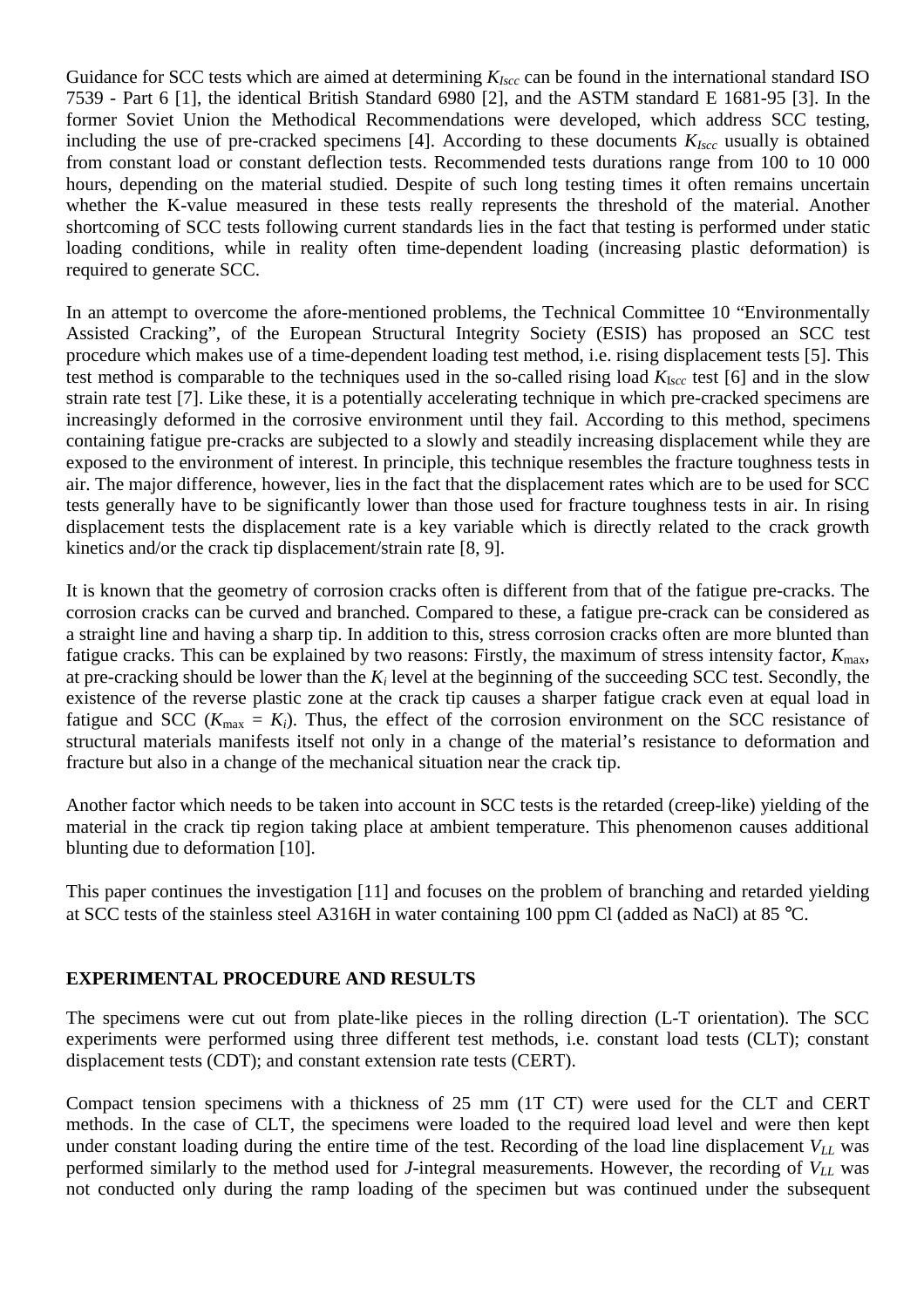sustained loading. This was necessary for a verification of the occurrence of the retarded yielding. For the CERT experiments two load-line displacement rates  $dV_L/dt$  were used, i.e. 0.95  $\mu$ *m*/hour and 9.5  $\mu$ *m*/hour.

Double cantilever beam (DCB) specimens with a thickness of 25 mm were used for the CDT experiments. These specimens were loaded by bolts to different initial levels of the stress intensity factor, *Ki*.

All specimens were pre-cracked by fatigue at a stress ratio of  $R = 0.05$  and a frequency of 10 Hz. The  $K_{max}$ level during the fatigue pre-cracking did not exceed 10 MPa  $\sqrt{m}$  for the final 0.5 mm of propagation of the fatigue crack.

Figs. 1 and 2 refer to SCC results obtained from CLT. It should be noted that, except for the case of  $K_i$  = 61 MPa $\sqrt{m}$  all other levels of  $K_i$  correspond to the linear range of specimen loading (Fig. 1). This confirms that linear elastic fracture mechanics criteria can be applied.



**Figure 1**: Load *F* vs. displacement  $V_{LL}$  diagram for a specimen of the steel A316H



**Figure 2**: Dependencies of the displacement *V<sub>LL</sub>* on time *t* for different levels of *K<sub>i</sub>*: 1 -61 MPa⋅  $\sqrt{m}$ ; 2 - 31 MPa⋅  $\sqrt{m}$ ; 3 - 20 MPa⋅  $\sqrt{m}$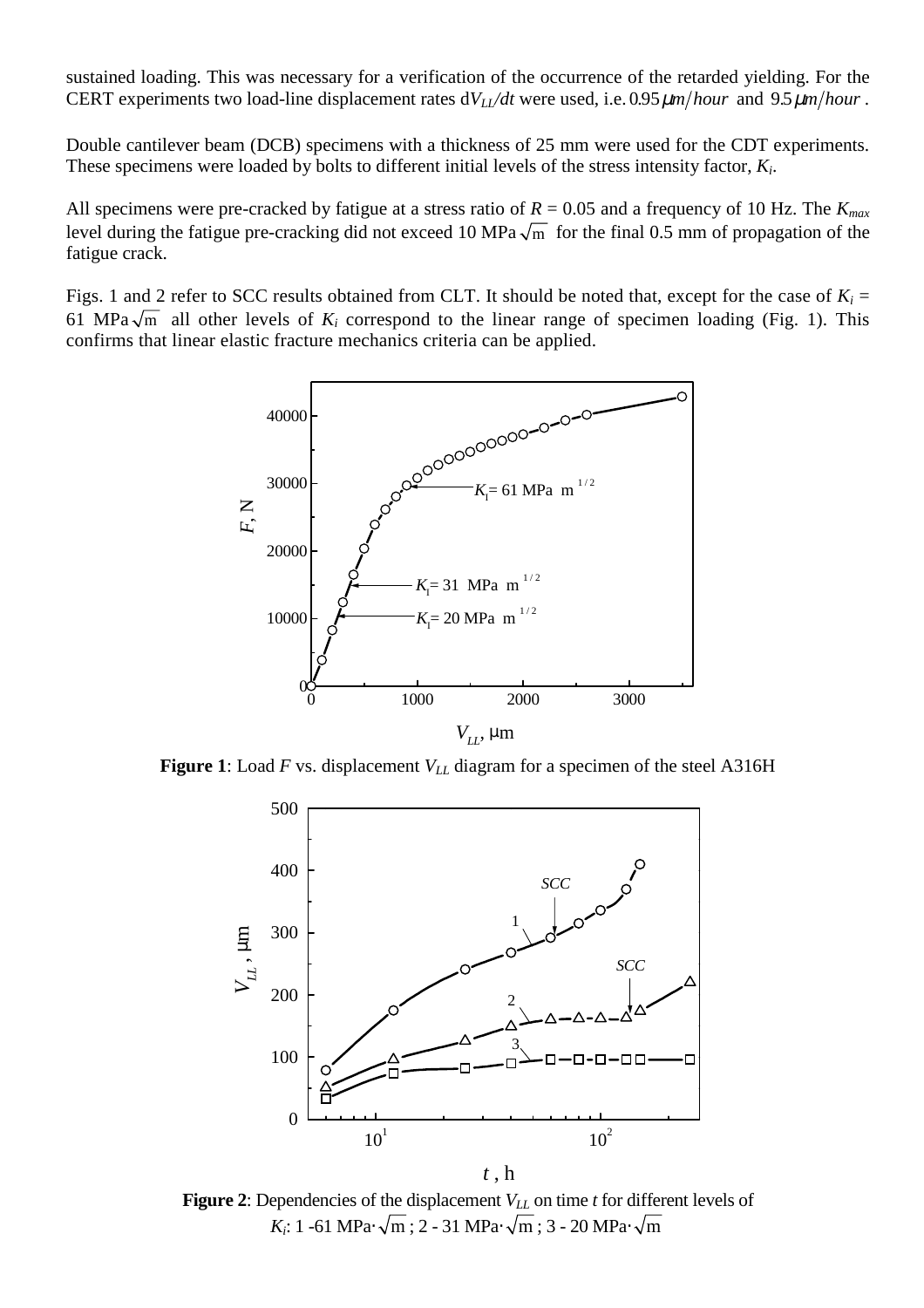After the load had been applied still a further increase of the value of  $V_{LL}$  was observed (Fig. 2). This obviously was caused by retarded yielding of the material at the crack tip. The intensity of this process decreased with the time of exposition leading to a certain stabilisation. This can particularly be seen for the lower levels of loading (curves 2 and 3, Fig. 2). At the onset of SCC a subsequent further increase of  $V_{LL}$ was observed.

In the Fig. 3 a typical corrosion crack in the steel A316H is shown. The intensive crack branching is inherent to the boundaries of the austenitic grains. Evidently, these separate cracks developed in all planes.



**Figure 3:** Stress corrosion crack under CLT in the steel A316H, initial load level  $K_i = 61 \text{ MPa } \sqrt{\text{m}}$ 

It is proposed to evaluate the effect of branching on the change of the mechanical conditions at the crack tip by determining an effective stress intensity factor,  $K_{\text{Left}}$ , using the following coefficient of relaxation,  $\alpha_K$ , [12]:

$$
\alpha_K = \frac{K_{\rm lc}}{K_{\rm lc}^c} \,. \tag{1}
$$

Here,  $K_{Ic}$  and  $K_{Ic}^{c}$  are the fracture toughness of specimens with a usual fatigue crack and a corrosion (branched) crack, respectively. The fracture toughness tests for obtaining these  $K_{Ic}$  and  $K_{Ic}^c$  data were performed at low temperatures using liquid nitrogen in order to reduce the size of the plastic zone during loading as far as possible. Otherwise, the intensive crack blunting would have shaded the effect of branching on stress relaxation. This method is based on the concept that the fracture toughness is a material characteristics and that hence differences between  $K_{Ic}$  and  $K_{Ic}^c$  are caused by variations in the tip geometry of the fatigue and corrosion cracks. It is further assumed that the fracture of the specimens with branched corrosion cracks will initiate from that branch which corresponds to the maximum level of  $K<sub>I</sub>$  as compared to the other branches of the corrosion crack. The actual value of the critical stress intensity factor at the tip of this branch should be equal to the value of  $K_{Ic}$  which is obtained from the fracture toughness test of a specimen with a sharp fatigue pre-crack. However, the relaxation effect of neighbouring branches cause an increase of the critical level of load and, correspondingly, of the nominal level of the stress intensity factor from  $K_{1c}$  to  $K_{1c}^c$ . Therefore, according to the method proposed the  $K_{1ef}$  level can be calculated as

$$
K_{\text{left}} = \alpha_K K_{\text{I}} \,. \tag{2}
$$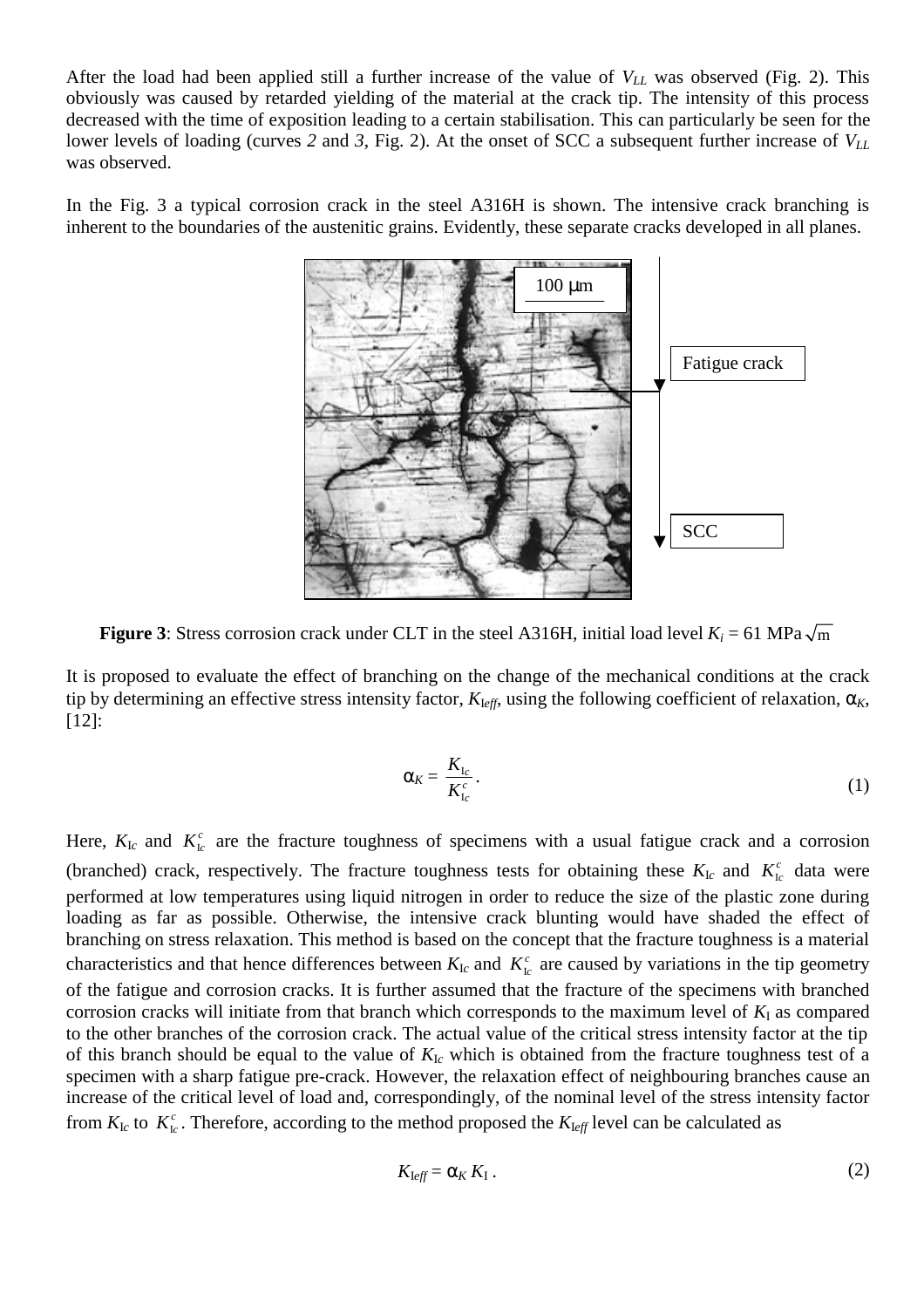Even in liquid nitrogen the tests of ductile steels will not always result in brittle fracture, i.e. the application of linear fracture mechanics is not always appropriate. In these cases it is proposed to use the *J*-integral approach instead by:

$$
\alpha_J = \sqrt{\frac{J_{I_c}}{J_{I_c}^c}},\tag{3}
$$

or

$$
\alpha_J = \frac{K_{\mathrm{Ic}}(J)}{K_{\mathrm{Ic}}^c(J)}.\tag{4}
$$

Here,  $J_{Ic}$  and  $J_{Ic}^c$  are the critical values of the *J*-integral which correspond to crack initiation under active loading of specimens having a fatigue and a corrosion crack, respectively.

The load  $F$  vs displacement  $V_{LL}$  diagrams that were obtained during the fracture toughness tests of A316H steel specimens with a fatigue crack (*1*) and a corrosion (*2*-*4*) crack are presented in Fig. 4. The specimens *2 to 4* were preliminary tested for SCC under constant load at initial stress intensity factors, *Ki*, to achieve a corrosion crack increment, ∆*ac*. Further analysis showed that in active load tests the crack initiation corresponded roughly to the maximum load levels  $F_{max}$ . Hence, the parameters  $K_c$ ,  $K_c^c$ ,  $J_{lc}$  and  $J_c^c$  were determined based on this level of *Fmax*.



**Figure 4:** Load *F* vs. displacement  $V_{LL}$  diagram of A316H steel specimens having a fatigue crack (*1*) or corrosion cracks (*2*-*4*)

As can be seen from the data given in Table 1 the coefficient of relaxation  $\alpha$ <sub>*J*</sub> lies within the range of 0.60 to 0.65, i.e. *K*<sup>I</sup>*eff* is about 35 percent lower than the nominal stress intensity factor calculated without taking into account the specific geometry of the corrosion crack.

The threshold values determined from crack arrest tests at DCB specimens having an initial crack *ai* were heavily affected by the severe crack branching which is typical of the environmental cracking of this steel in chloride-containing environments at elevated temperatures (Table 2). The scatter of  $K_{\text{Iscc}}$  data determined from crack arrest ranges from 13 to 22 MPa $\sqrt{m}$ . As a general rule it can be concluded from these results that the  $K_{\text{Iscc}}$  value increases when the initial level of  $K_i$  is increased. This may be explained by the fact that the crack branching is more intensive at higher levels of *Ki*.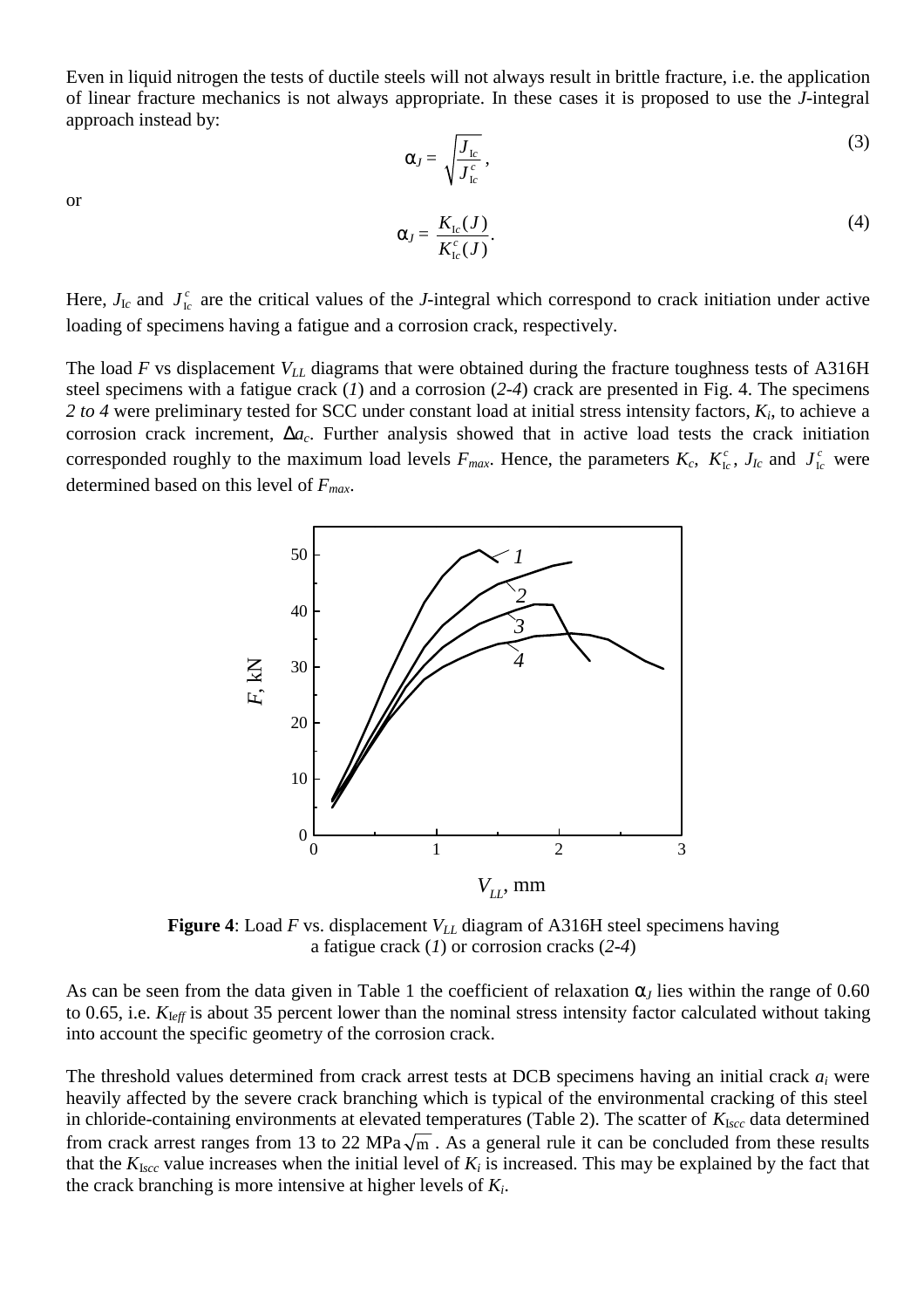Concerning the CERT experiments, two types of loading were used, i.e. constant loading rates  $dV_U/dt = 0.95$ and 9.5  $\mu$ m/h, respectively, and a combined loading with  $dV_U/dt = 60$  mm/h up to  $K_I = 12$  MPa $\sqrt{m}$  and  $dV_L/dt = 0.95 \text{ }\mu\text{m/h}$  for the final stage.

#### TABLE 1

#### RESULTS OF FRACTURE TOUGHNESS TESTS IN LIQUID NITROGEN OF A316H STEEL SPECIMENS WITH THE FATIGUE (*1*) AND CORROSION CRACKS (*2*-*4*)

| Specimen | $K_i$         | $\Delta a_c$ , mm | $K_{c,}$      | $\alpha_{K}$ | $J_{\text{Ic}}$ , N/mm | $K_{\rm lc}(J),$ | $\alpha$ |
|----------|---------------|-------------------|---------------|--------------|------------------------|------------------|----------|
|          | $MPa\sqrt{m}$ |                   | $MPa\sqrt{m}$ |              |                        | $MPa\sqrt{m}$    |          |
|          |               |                   | 92            |              | 80                     | 137              |          |
|          | 57,5          |                   | 103           | 0.89         | 193                    | 213              | 0.64     |
|          | 19,2          | 6,5               | 147           | 0.63         | 214                    | 224              | 0.61     |
|          | 28            | 3,5               | 99            | 0.93         | 203                    | 221              | 0.63     |

#### TABLE 2

RESULTS OF SCC TESTS OF THE STEEL A316H USING CONSTANT DISPLACEMENT TESTS

| Specimen | $K_i$         | $K_{\text{Iscc}}$ | $a_i$ | $\Delta a_c$ | Test time t, |
|----------|---------------|-------------------|-------|--------------|--------------|
|          | $MPa\sqrt{m}$ | $MPa\sqrt{m}$     | mm    | mm           | hours        |
|          | 35.5          | 22                | 23.87 | 0.38         | 3600         |
|          | 15            | 13                | 19.85 | $0.00\,$     | 3600         |
|          | 26            | 16                | 20.67 | 0.76         | 3600         |
|          | 13            |                   | 8.63  | 2.86         | 3600         |

The tests results show that in the first case the initiation of stress corrosion crack growth occurred at  $K_I$  > 18 MPa⋅  $\sqrt{m}$  and at  $K_I > 24$  MPa  $\sqrt{m}$  for d $V_{LL}/dt = 0.95$  and 9.5 µm/h, whereas for the combined loading it occurred at  $K_{I} = 25 \text{ MPa } \sqrt{\text{m}}$ .

When analysing the effect of the loading rate on the  $K_i$  level at crack initiation, it appears that this behaviour can be related to a retarded yielding of the material at the crack tip. In order to verify this,  $K_I$  vs.  $V_{LL}$  diagrams are plotted (Fig. 5). It appears that for the ambient value of  $K_I$ , the displacement  $V_{LL}$ significantly depends on the loading rate. The value of  $V_{LL}$  may be presented in the form:

$$
V_{LL} = V_{LL}^a + V_{LL}^{\prime \gamma} \,. \tag{5}
$$

Here,  $V_L^a$  is an active component which can be determined from a plot obtained at a high loading rate, and  $V_L^{\prime\prime}$  is a component which is determined from the intensity of the retarded yielding of the material at the crack tip. This relation means that the intensity of the retarded yielding is increasing when the loading rate is decreased. Therefore, it may be concluded that the true value of  $K_{Iscc}$  can be obtained at a rate of loading,  $(dV_L/dt)^*$ , for which the retarded yielding process is most pronounced. For rates  $dV_L/dt \leq (dV_L/dt)^*$  no change in the intensity of the retarded yielding process should occur.

Those points on the  $K_I$  vs  $V_{LL}$  diagram, which correspond to the corrosion crack initiation are indicated by arrows in Fig. 5. Since the effect of the retarded yielding of the material can be evaluated qualitatively using the *J*-integral approach, an attempt was made to estimate the value of  $J<sub>I</sub>$  which corresponds to the initiation of the corrosion crack:

$$
J_{\rm I}=J_{\rm I}^e+J_{\rm I}^{\prime\prime}\,.\tag{6}
$$

Here, the elastic part was estimated using the equation: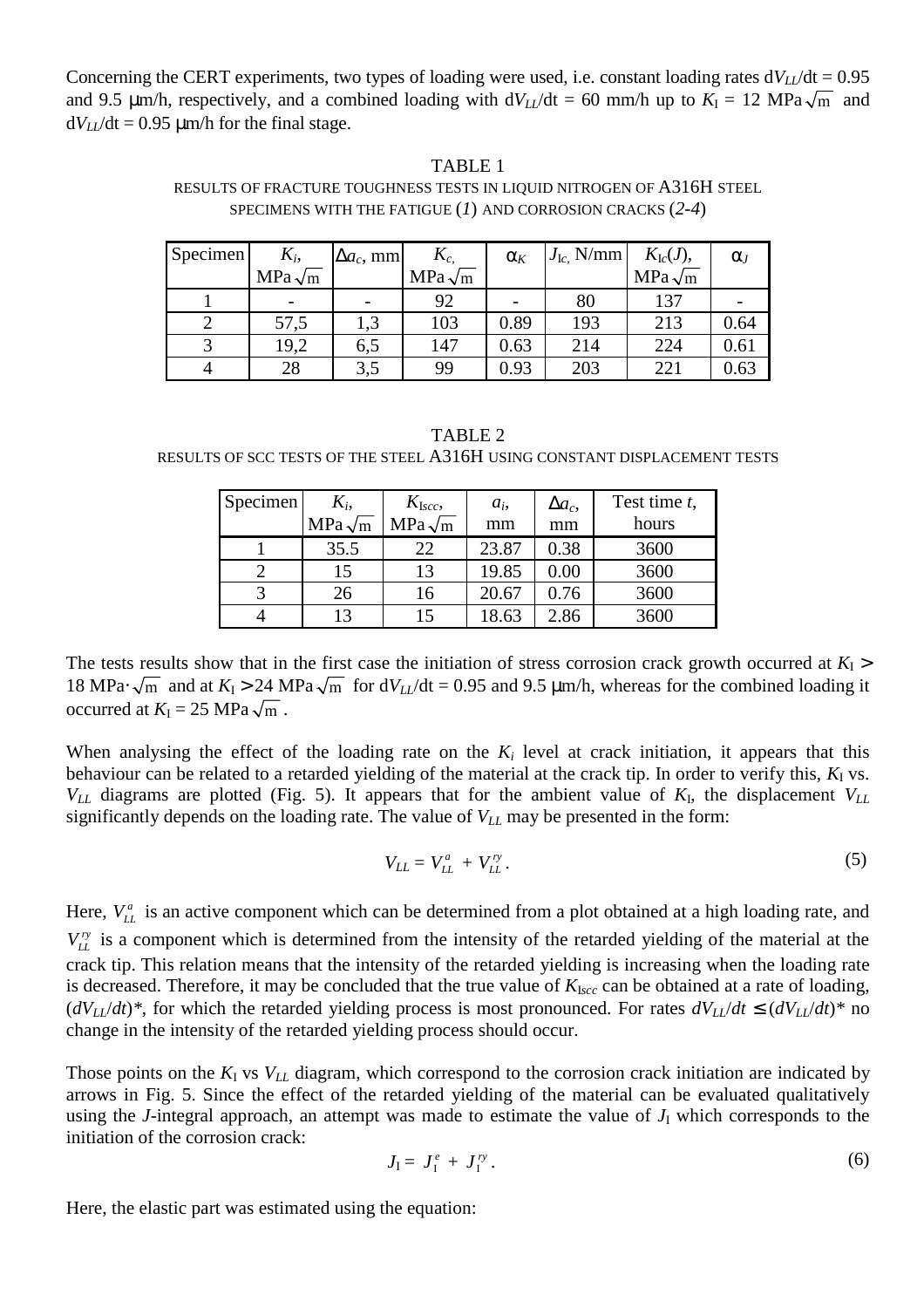$$
J_1^e = \frac{K_1(1 - v^2)}{E},\tag{7}
$$

and the plastic part  $J_1^{\prime\prime}$  was calculated. As a result, the following values of  $J_1$  were obtained: 6.4 and 8.9 kJ/m<sup>2</sup> for the loading rates of  $dV_{LL}/dt = 0.95$  and 9.5  $\mu$ m/h, and 8.3 kJ/m<sup>2</sup> for the combined loading. This indicates that a conservative level was reached at the lower of the two constant loading rates. It should be pointed out that the highest value of  $J_i$  was not measured under the combined loading, which started off at a very high initial loading rate, but at the higher one of the two constant loading rates. This in turn would mean that taking into account the retarded yielding phenomenon can to a certain extent yield a means of correction when using different techniques for measuring stress corrosion crack initiation. However, the *J* integral, which describes the deformation state at the crack tip, can not comprehensively characterise the conditions under which the corrosion crack starts from the tip of fatigue pre-crack. Instead, the time dependence of this parameter has to be taken into consideration.



**Figure 5**: Applied stress intensity factor  $K_I$  vs. displacement  $V_{LL}$  for specimens of A316H steel under rising load at different rates of  $dV_{LL}/dt$ :  $1-60$  mm/h;  $2-9.5$  µm/h;  $3-0.95$  µm/h;  $4$  - combined: 60 mm/h for the initial stage and 0.95  $\mu$ m/h for the final stage

#### **CONCLUSIONS**

The SCC of the stainless steel A316H in chloride containing environments at elevated temperatures is accompanied by intensive crack branching and the occurrence of retarded yielding at the crack tip. Therefore, these phenomena should be taken into consideration when assessing SCC tests at this material/environment combination.

#### *Acknowledgement*

The research work presented here was performed within the framework of an INCO-COPERNICUS project entitled "Harmonization of Accelerated Stress Corrosion Testing" (Contract N° ERBIC15CT960823). This financial support by the European Commission is gratefully acknowledged.